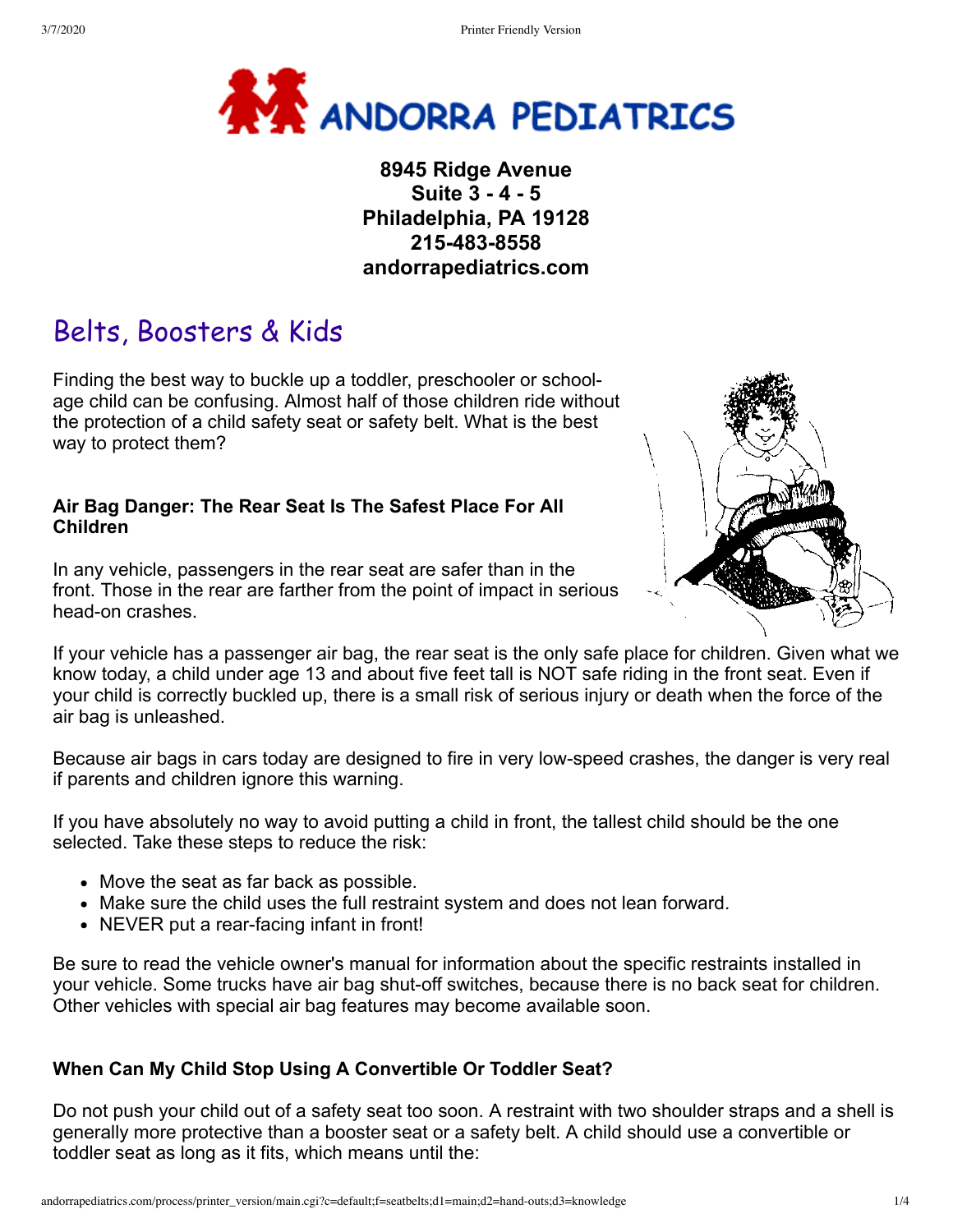- Upper weight limit is reached, usually 40 pounds
- Shoulders are above the strap slots
- Ears are above the back of the restraint.

Some built-in child seats in new vehicles have harnesses with two shoulder straps for children up to 60 pounds. If your vehicle has this kind, take advantage of it!

#### **An Auto Booster Seat - The Next Step**

A booster seat is the best option for children over 40 pounds. Vehicle belts seldom fit 3 to 8 year-old children properly. Serious spinal and abdominal injuries can occur if the lap belt does not fit.

Check out all the vehicles in which your child rides. Check how the lap belt lies across your child's body.

Does your child tend to slouch in the vehicle? Does the belt go up across the belly? Does the shoulder belt cross his throat? These are signs of poor fit.

Booster seats are designed to improve the fit of safety belts. Most children under 7, 8, or even 9 years of age will get better protection from a booster seat than a belt alone.

#### **How Should The Lap Belt Fit?**

The lap belt should fit low and tight across the top of the thighs, not up on the belly. If a child is too short to sit upright with buttocks against the seatback, it will be hard to fit the lap belt right and keep it there.

#### **How Should The Shoulder Belt Fit?**

The shoulder belt should cross the shoulder, not the throat or face. Many children are too short for the belt to be comfortable, so they misuse it in dangerous ways. It is very hazardous to put the belt under the arm, which can lead to life-threatening internal injuries. Putting the belt behind the back increases the risk of serious head injury.

Some vehicles have built-in shoulder belt guides or height adjusters to help the belts fit better. Most high-back boosters have shoulder belt guides. Add-on shoulder belt adjusters are not controlled by federal standards. In some cases they may make belts work less well. An add-on adjuster should not be used instead of a safety seat or booster.

A belt-positioning booster seat raises the child up so that both shoulder and lap belts fit better.

#### **Which Type Of Booster Is Best?**

Which type you choose depends on the safety belt systems in the vehicles in which your child rides. These are the types and features:

• Belt-positioning booster (BPB): a booster without a shield designed to be used with a lap and shoulder belt. The belts restrain the child. The BPB provides better protection than a shield booster because the shoulder belt reduces the distance that the child's head can move in a crash and limits what it could hit. This kind should never be used with only a lap belt.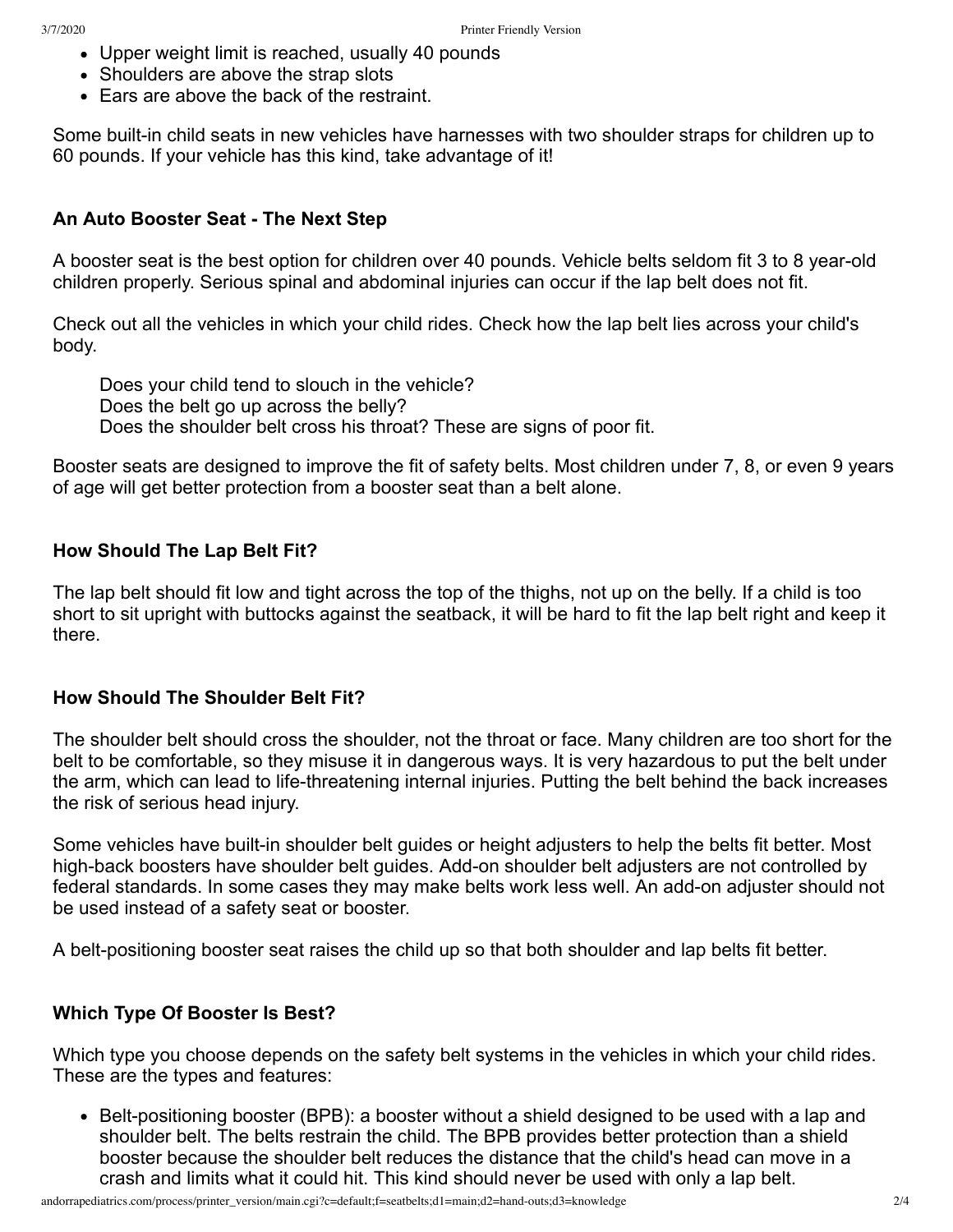- BPB with a high back: is best if your vehicle has low seatbacks. Some models also have an internal harness for use as a conventional forward-facing seat for children under 40 pounds.
- Shield booster: is intended for use with a lap belt. The shield restrains the child. This kind is less effective as children get taller. None have a high back. (All shield boosters made today have removable shields.)
- Booster with a removable shield: can be used with either type of belt system. This can be very convenient, especially if the shield is easily taken off and replaced. None have a high back.

#### **What If I Have A Shield Booster And My Car Has Shoulder Belts?**

If you want the best benefit for your child, switch to a BPB. If you choose to continue using the shield booster, most instructions state that the shoulder belt should go behind the back rather than across the child's chest.

Shield boosters are meant to work with the child's body wrapping around the shield in a crash. If the shoulder belt is in front, it could prevent the shield from functioning correctly.

### **Selecting Restraints For Children Over 40 Pounds (top priority listed first)**

- Belt-positioning booster with lap & shoulder belt -a high back BPB is most preferred.
- Booster with removable shield, if your child will ride in positions with both types of belts.
- Shield booster if only a lab belt is available.
- Lap/shoulder belt for taller child, when both belts fit correctly.
- Lap belt alone for shorter child or if no shoulder belt is available and if belt fits correctly.

## **Should I Use A Locking Clip With A Booster Seat?**

Yes, with a shield booster. The locking clip secures the booster by holding the lap belt tight around the shield or through the base of the booster.

No, with belt-positioning boosters. The BPB merely positions the child beneath the lap/shoulder belt. The belt functions properly without a locking clip. Century is the only manufacturer recommending the locking clip with a BPB at this time.

#### **When Can I Safely Move My Child From A Booster To A Belt?**

This depends on when the safety belts in your vehicle properly fit your child. As your child grows, try on the belts from time to time. Avoid pushing him/her too early into a poorly fitting belt.

Instructions for most no-back booster seats state that a child should stop using the seat when his/her ears are above the seatback. This reduces the chance of whiplash injury in rear end collisions. Depending on the height of the seatback, even a fairly short child may be too tall when using a booster without a back. A high-back booster can be used if your vehicle has lap and shoulder belts.

If your vehicle has seats with low backs and only lap belts, you will have to make a choice. You can continue booster seat use to reduce the known risk of serious injury from poor belt fit. Or you can use the lap belt alone to limit whiplash. If you decide to stop using the booster, be very particular about lap belt fit. Make sure your child always sits straight and keeps the lap belt tight and low.